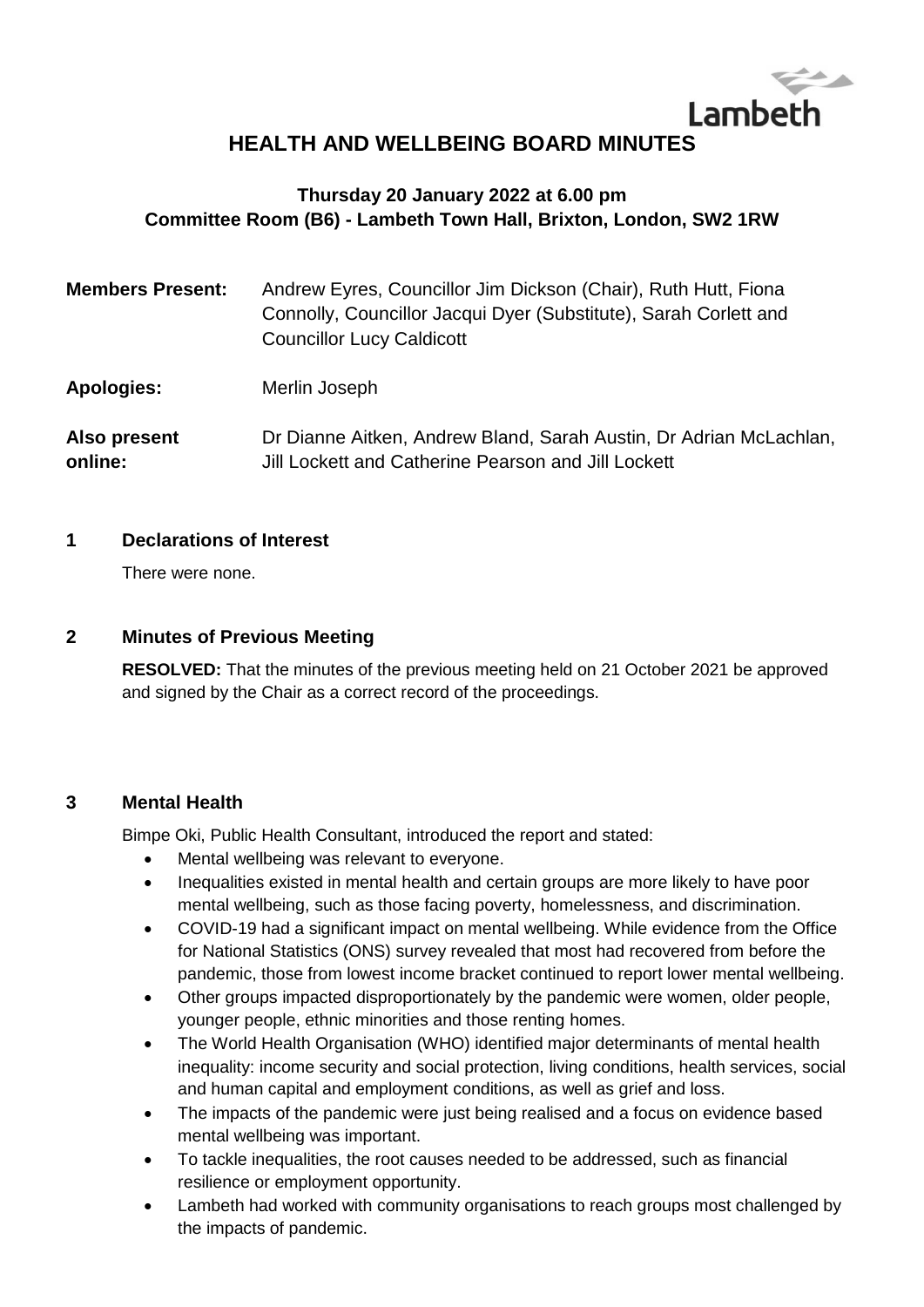- The Council received funding to support groups such as carers, asylum seekers, isolated adults, and the recently unemployed, particularly those from the Black community.
- A Mental Health worker had been employed to assist the Health and Wellbeing Bus and other community programmes.
- Staff and organisations had received training for mental health awareness, mental health first aid, suicide prevention and bereavement awareness.
- Significant work had been done in schools to develop the mental wellbeing offer, as well as with Citizens UK and the Department for Work and Pensions (DWP) on financial debt advise and food hubs.
- Local community initiatives included the Health and Wellbeing Hubs and LGBTQ+ work to promote mental wellbeing as the Health and Wellbeing Grant Fund had increased in value to support people and initiatives around the borough.
- A wellbeing walk had been organised on 28 January 2022 to celebrate London's Great Mental Health Day to recognise the work of partners such as South London and Maudsley (SLaM), South London Listens and Thrive London.

Bimpe Oki introduced Matthew McKenzie, independent carer, author and poet; who addressed the Board and noted that:

- The previous presentation identified carers as being at poor mental health risk, which was something he experienced as current carer for his brother and a carer for his mother for 18 years.
- The Triangle of Care Steering Group engaged health and care strategies consisted of 45 members and Trusts.
- He was a member of the Royal College of Nursing Experts by Experience (EbyE) group and NHS England Health Service Journal (HSJ) judge and Chair of the Joint Lambeth and Southwark Carers Forum for five years.
- His mother had schizophrenia and recently passed away due to a lack of resources.
- Unpaid carers experienced difficulties and often suffered burnout from a lack of resources and support.
- Carer Support Groups were vital, such as the Lambeth Carer's Hub, and peer support increased carers' networks and access to support and information.
- Access to General Practices was vital as they were often a first port of call during crises.
- He followed the five steps for mental wellbeing.
- He wrote a book to share his experience in taking on mental health and unpaid care.
- Officers would circulate his Carer Wellbeing Poem to the Board.

Natalie Creary, Black Thrive, informed the Board that:

- Certain groups experienced poorer mental health, with Black communities generally overrepresented in acute services and entering mental health systems through coercive routes. Significant work was needed to reduce structural barriers to access services early and improve experiences and outcomes.
- The Patient and Care Race Equality Framework (PCREF) framework was to become compulsory, with SLaM as one of four UK pilots to address systemic racism.
- Healing Spaces were being tested in the community and the model was adjudged to be of significant value.
- A culturally appropriate peer support and advocacy service was being designed and was funded by the Living Well Network Alliance as members of the community were trained to deliver peer support within the community and inpatient settings.
- The Department of Health and Social Care (DHSC) received feedback that services delivered in clinical settings were less welcoming. The Brixton Road clinic had been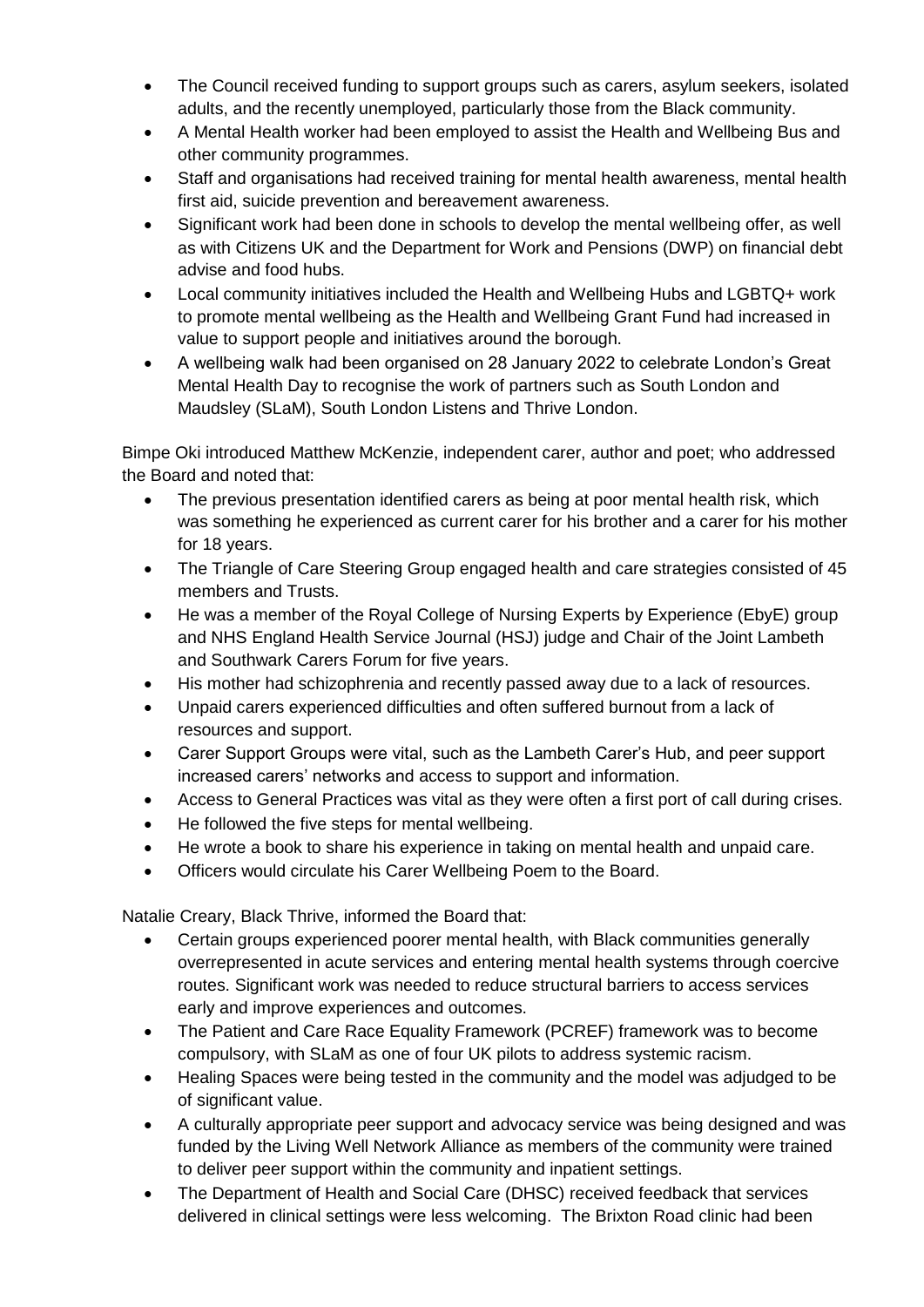transformed into a living room space for close community services.

- A creative therapy model was to be tested with young people.
- Black Thrive worked with Kings College London (KCL) to understand the Stop and Search's mental impact and to provide support following difficult Police interactions.
- Neighbourhood Wellbeing Delivery Alliance was researching unemployment and social isolation for solutions to take forward.
- PCREF sought opportunities to deliver transformational systems change, offer choice and African-centred healing offers, which depended on a partnership approach to deliver.
- The unemployment rate for Black men was widening and it was important to address the barriers to accessing and sustaining work.

The Chair thanked speakers for their input and noted the valuable work of the Black Men's Consortium, using theatre to address mental health in the Black community.

It was noted in response to questions that:

- The PCREF framework was becoming mandatory, as work included engagement events to understand key issues.
- The importance of collecting quality data to provide an accurate picture of the need was noted and qualitative data had been collected to inform the Board.
- These projects were not being funding ordinarily, but these ideas would be embedded by 2026 to help sustain long-term change.
- Increasing unemployment of Black women was an issue, which mandatory vaccination compounded, while Black male unemployment rates were 50%.
- Poverty needed to be analysed from all perspectives.
- Integrated talking therapies were not yet available and the services websites were often not culturally appropriate. Family Advisors in Lewisham were a third sector organisation that focused on Afro-Caribbean ethnic patients and families, but the challenge was to educate the community as to the importance of mental wellbeing.
- Economic inequality was significant and tackling the root causes of inequality needed to provide increased access to income, improved administration of welfare advice and access to benefits.
- The Health and Wellbeing Hubs and community initiatives provided a holistic approach, through co-delivery of financial advice or signposting to agencies providing services as there were opportunities for primary care and tackling poverty.
- Another example of holistic approach was through the planning of and enabling access to affordable housing.

### **RESOLVED:**

1. To note the report.

### **4 Suicide Prevention**

Councillor Rezina Chowdhury introduced the Strategy and said:

- The pandemic had changed the conversation around mental health and wellbeing.
- In 2021, University Oxford Press found children choose 'anxiety' as the word of the year which was both concerning and encouraging as normalising the language around mental health was the first step to removing stigma and seeking help needed.
- Suicide prevention was key in Lambeth, where an average of 17 people took their lives every year, which on average significantly affected an additional 10 others.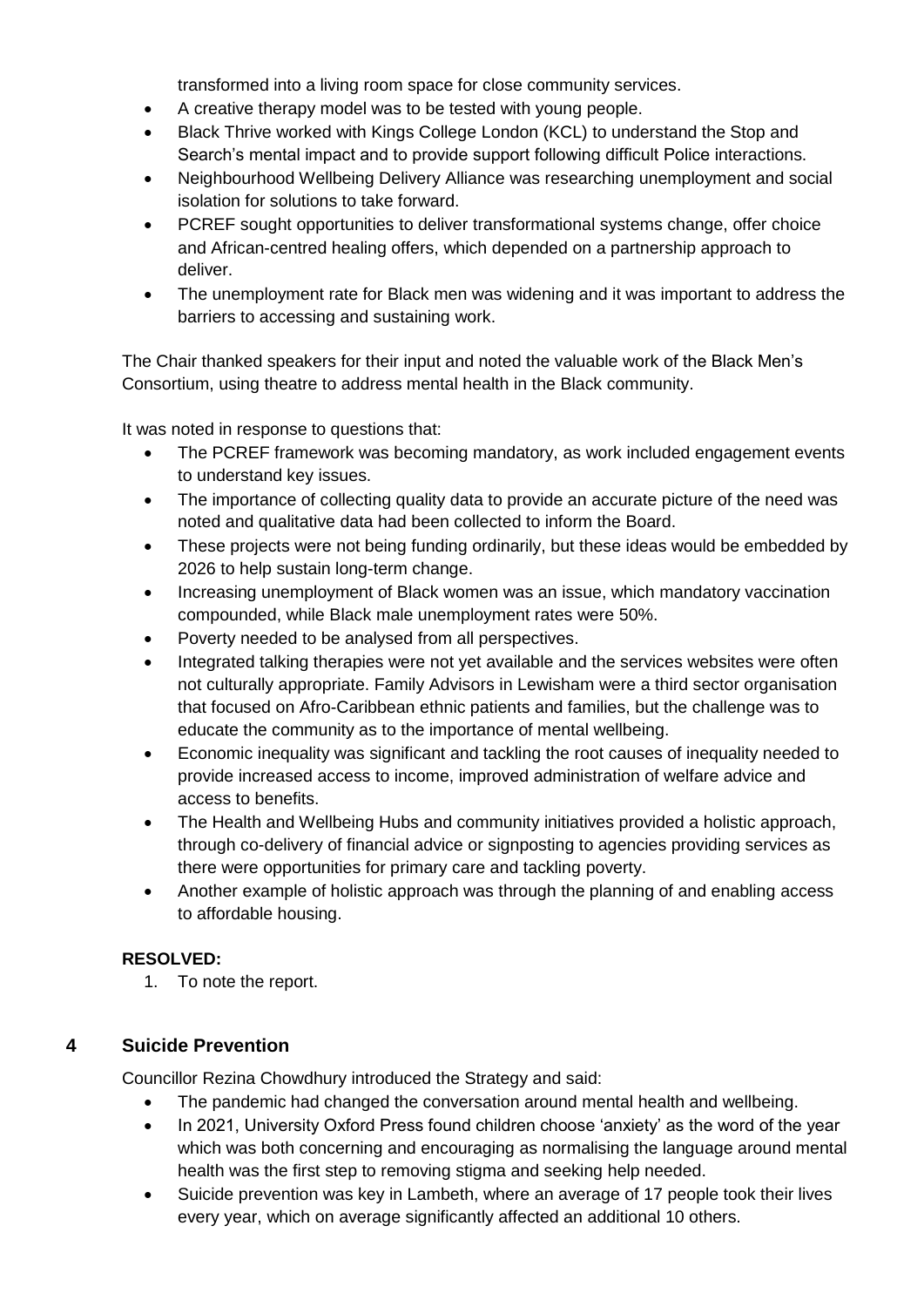- Two thirds of those who committed suicides had not been known to services.
- Any suicide was one too many and Lambeth Council worked with the Mayor of London to reach the goal of zero suicide.

Margherita Sweetlove, Public Health Specialist, and Sarah Anderson, Listening Place, presented the Strategy and informed the Board that:

- Three quarters of suicides in Lambeth were men and the total figure had reduced since the previous Strategy.
- Suicide was more common in people aged 20-50 and in men from 30 39 years old.
- The Mayor of London's ambition to achieve London as a Zero Suicide City by 2028 would only be achieved through effective partnership work, based on evidence to identify and tailor to key high risk groups to deliver a sensitive service.
- High-risk factors included: social isolation, male, LGBTQ+, substance misuse, minority ethnic groups, and the prison system; with menopause being explored as another factor.
- Two more action plans would be developed after two years of the Strategy.
- There was the provision of regular suicide training, Southeast London Bereavement Support Services ensured awareness and support groups.
- There was an audit of Thrive LDN, public mental health research, suicide surveillance data.
- The year one Action Plan included social campaigns aimed at reducing stigma around mental health.

Sarah Anderson, Listening Place, informed the committee that:

- A Listening Place provided face to face support for those affected by suicide.
- Often, those admitted to the A&E department at Guys and St Thomas' (GSTT), or Kings College Hospital, were discharged after physical and psychiatric assessments to their GPs.
- GPs could make referrals, however there were long waiting list for one-on-one Psychological Wellbeing Service (IAPT) services and Listening Place referrals often came from talking services, the hospitals and GPs.
- The Listening Place in Pimlico was closest to Lambeth and received an average of 500 suicide-related referrals every month, with over 100 appointments a day.
- 68% of referrals came from the NHS and one third had been in touch with secondary mental health services, with 6% self-referrals.
- The service was a volunteer-based, confidential service and offered rapid response.
- Working with the Lambeth Suicide Prevention Partnership enabled referrals, such as those from Samaritans or British Transport Police.

It was noted in response to questions that:

- Children bereaved by suicide were included in bereavement support and the work of Winston's Wish to support bereaved children was noted.
- Improved data quality was needed to understand the scale of increasing cases of selfharm, as this was collected nationally.
- The Listening Place was a London-based charity, and 16% of referrals were from Lambeth, as the second highest borough in terms of referrals (1,000 referrals up to the end of December 2021).
- The Listening Place worked closely with the GSTT psychiatric liaison team, and further discussion and feedback was welcomed for improvement.

The Chair thanked the partnerships for their work to make the system work better and Councillor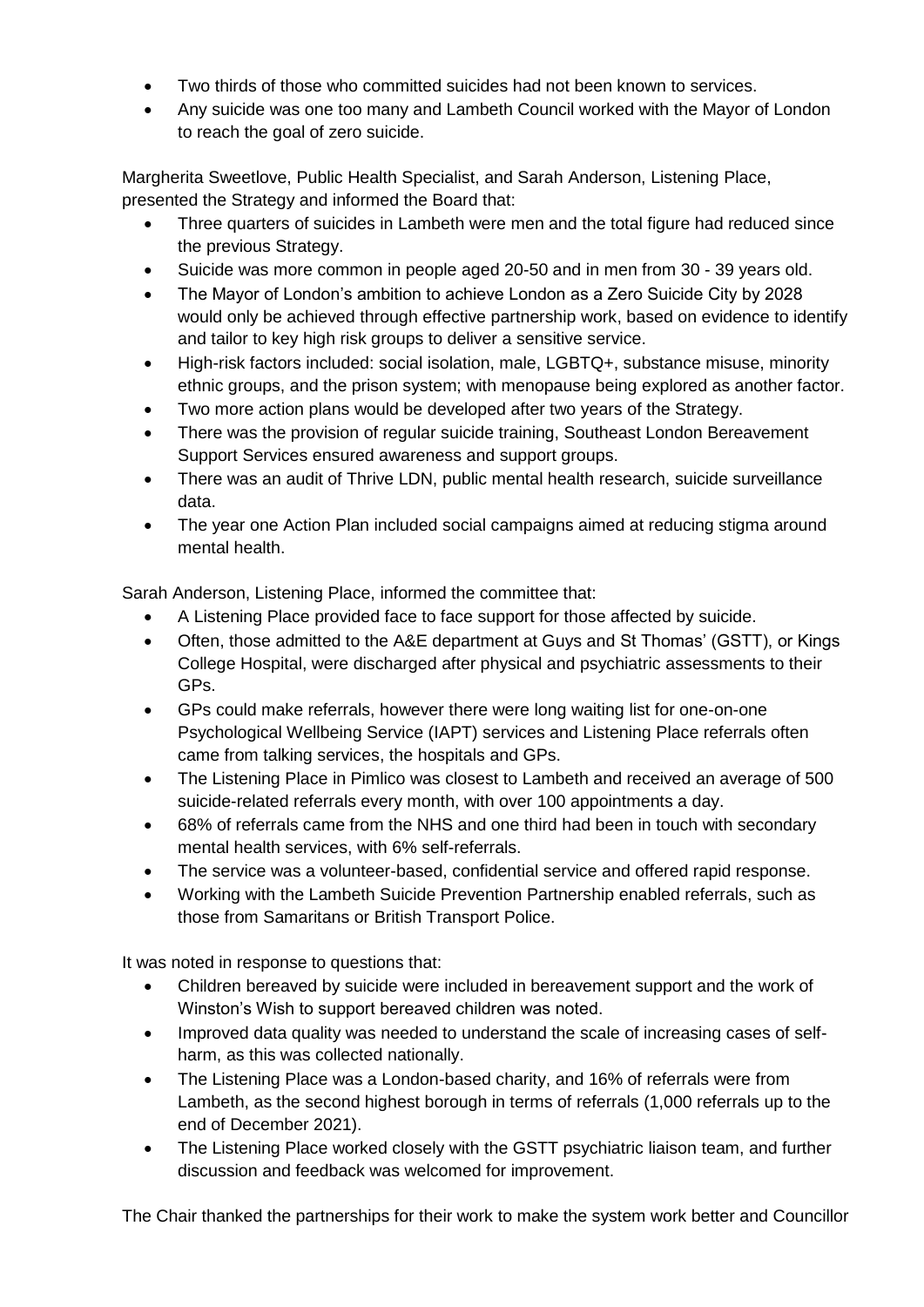Rezina Chowdary for leading the Strategy and its launch.

### **RESOLVED**

1. To agree the Lambeth Suicide Prevention Strategy and Action Plan (2022 – 2025).

#### **5 Covid-19 Update**

Ruth Hutt, Director of Public Health, introduced the report and noted that data in the slide pack had been updated since the reports pack was published and that:

- Plan B measures were lifted on 19 January 2022.
- The Plan A measures included good infection control and access to vaccination and the use of antivirals, identifying cases and working with NHS and Social Care to manage pressures.
- Plan B acted as a guide as to what would be taken forward, including ensuring vaccinations were available internationally and managing risks at the border.
- Cases of the Omicron variant peaked in Lambeth the week before Christmas and the COVID-19 Incidence Rate exceeded both London and England.
- While rates had fallen to 760 / 100,000, rates were still high and the school age population was experiencing rising cases.
- Due to vaccination, the variant had not had the same impact it could have, but challenges remained for NHS, including the number of staff who had had to isolate.
- The testing offer for targeted communities was available and cohorts were prioritised, especially those needing to test to work, as online suppliers and pharmacies restocked.
- PCR demand increased during the variant surge, but this had since fallen due to changes in testing policy regarding confirmatory PCR tests for positive LFDs.
- Three Mobile Testing Units operated in the borough and there was a total of six locations to receive a PCR test and these services existed to support those who needed to selfisolate or who were losing income as a result of the pandemic.

Andrew Eyres, Strategic Director, Integrated Health and Care provided a vaccination update and noted that:

- The booster programme was carried out at pace with an increase from administering circa 30,000 vaccinations per week across Southeast London, to over 180,000 per week in mid-December across all Southeast London sites.
- The Civic Centre pop up site opened in December and would stay open at weekends for vaccinations until February.
- Vaccinating school children aged 12 15 had been completed during October and November 2021.
- A second phase was planned through both schools and access to vaccinations in other community settings and during the first phase of the programme, more children had received the vaccination outside of school.
- Lambeth had secured £485,000 funding to support community vaccine work and encourage uptake through grassroot programmes and the Covid Ambassadors Programme, as well as targeting Black community and clinicians to increase uptake.
- Lambeth had administered a total of 650,000 vaccinations. 250,000 people had received at least one vaccination, which constituted 58% of Lambeth's total population, while over 100,000 people remained unvaccinated.
- The uptake programme continued to encourage residents to come forward and protect themselves and their community, and vaccines were still available.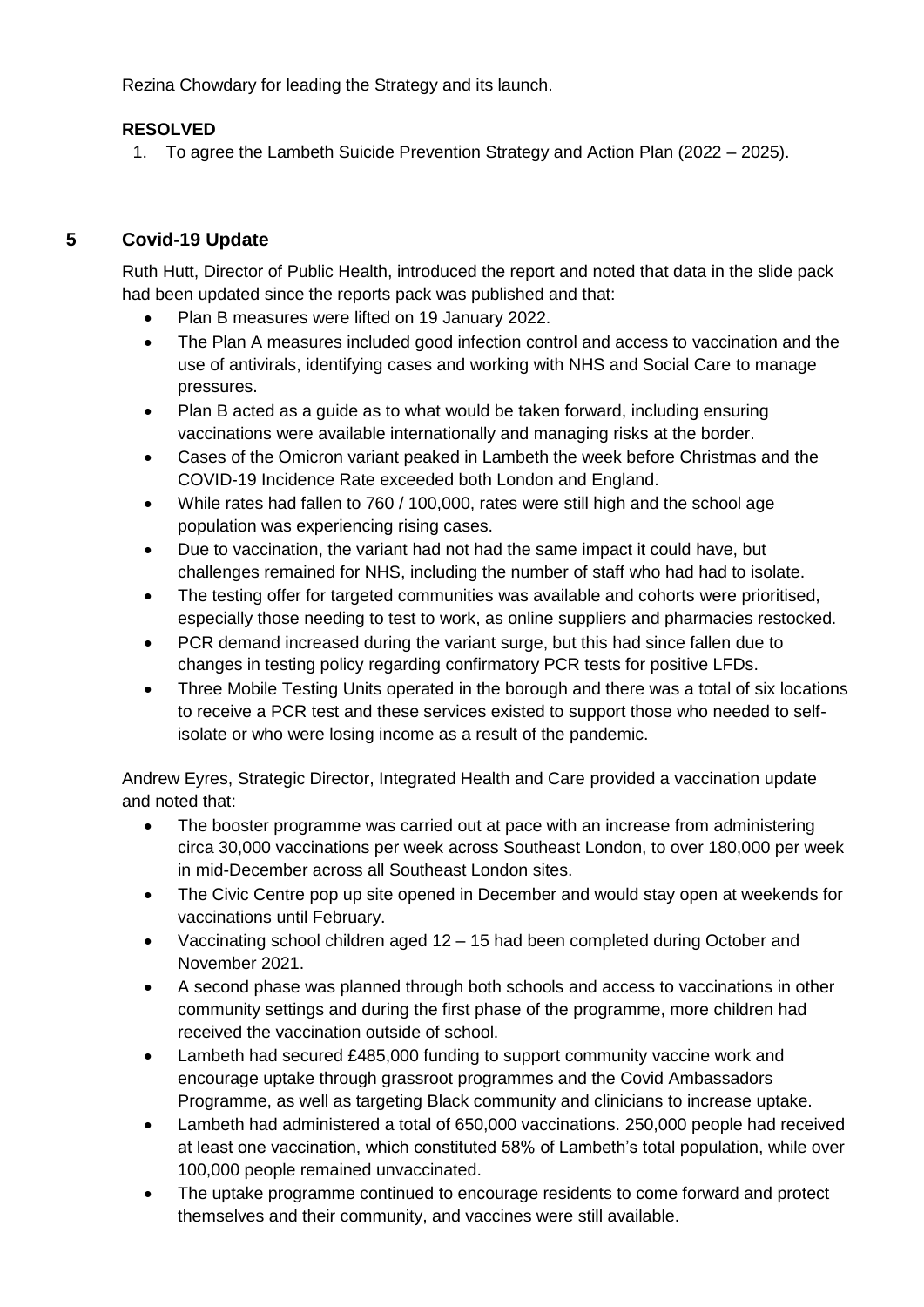Sarah Corlett commended the team for their work and Fiona Connolly noted the hard work from across the partnership to set up the vaccination programme and support residents and staff throughout the pandemic.

Wendy Horler thanked Ruth Hutt for her rapid support when residents contracted the omicron variant.

#### **RESOLVED:**

1. To note the report.

# **6 Lambeth Together / ICS Update**

Andrew Eyres, Strategic Director, Integrated Health and Care, introduced the report and noted:

- The paper was an update to the October 2021 report and with a specific focus on the new arrangements for Lambeth Together.
- The Health and Care Bill was at Committee stage in Parliament and the proposed start date of the Integrated Care System (ICS) had been deferred to 31 July 2022.
- Lambeth continued integration and place arrangements planning, within the context of Southeast London.
- Lambeth Together partners were reviewing local arrangements and areas for improvement to fit into the new ICS process.
- Learnings had been taken from the collaborative response to the COVID-19 pandemic, which created new arrangements and left Lambeth in a good position to enhance integration and transition to new arrangements.
- Shadow arrangements for the Lambeth Together Strategic Board commenced in January 2022 and the Chairs were confirmed as Councillor Jim Dickson and Dr Dianne Aitken, which reflected the preferred approach of bringing together democratic / community and clinical leadership, working with the executive lead.
- The Board had reviewed the Lambeth Together Pledge to improve health and address health inequalities in the borough.

At this point in proceedings, officers displayed a video of the Lambeth Together Pledge, which showed Board members affirming their commitment to work together.

Ms Gay Lee, Susan Sidgwick and Wendy Horler, representing Lambeth Keep Our NHS Public, addressed the Board and stated:

- Current provisions in the Health and Care Bill, which did not appear to give statutory powers to the Local Care Partnerships and may make the Lambeth Together Care Partnership less effective without statutory control over provider collaboratives, primary care networks, or private companies in the Health System Support Framework.
- The current provisions of the Health and Care Bill did not cater for everyone in the geographical area of the ICS but only defined groups, including emergency services.
- There were no quarantees residents would be involved at the Board level with statutory powers and queried the scope for of meaningful public involvement.
- It was queried how the Health and Wellbeing Board fitted into the ICS structure.

Andrew Eyres, Strategic Director, Integrated Health and Care, responded as follows:

• The Health and Care Bill was going through Parliament and legislation was not finalised.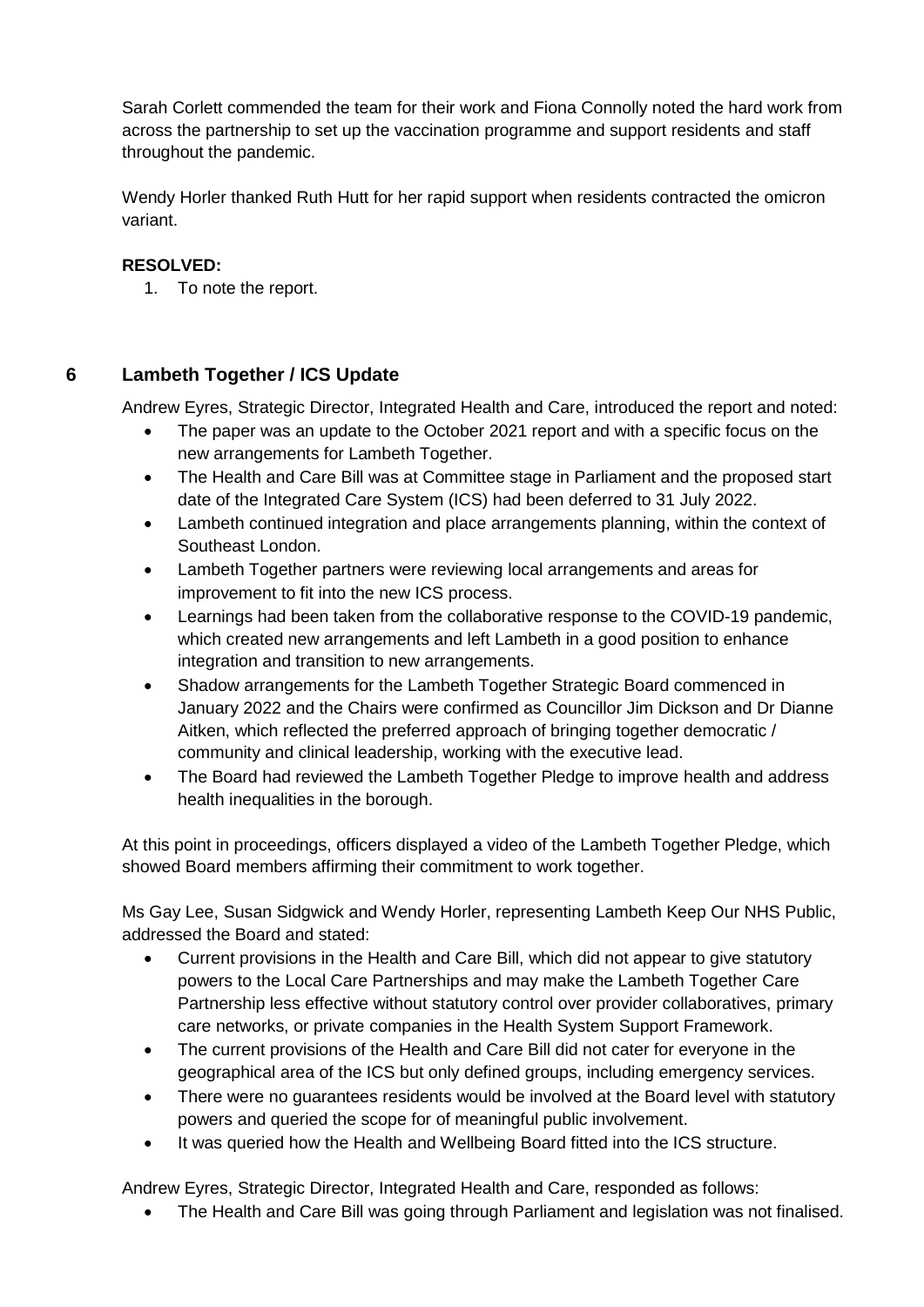- Lambeth Together Care Partnership's authority would come though delegation from the ICS. Building local care partnerships and delegating decision-making and resource was the extent to the LTCP's powers, which were not statutory.
- The Health and Care Bill did not remove the sovereignty of Trusts, Primary Care Organisations or Local Authorities; but stipulated partnerships, reinforced by contractual relationships.
- Innovative arrangements, such as alliancing in mental health, had been piloted, and would encourage accountability.
- The ICS covers all residents within the Southeast London ICS, including those registered with local GPs, even if living elsewhere.
- The extent to which national and regional specialist services were delegated, in terms of specialist care that was not always managed at a subregional level, required further information.
- Additional guidance on community engagement requirements had been developed by the NHS for organisations, including involvement through Healthwatch.
- The ICS constitution would be subject to consultation in February 2022.
- The important roles of the Lambeth Together Board and the Health and Wellbeing Board were being differentiated. The HWB reflected learnings and moved its focus to public engagement and themed discussion. All local authorities were having similar conversations and arrangements would vary.

The Chair thanked officers for their responses and invited Ms Wendy Horler to present additional questions to the Lambeth Together Strategic Board public forum.

### **RESOLVED:**

1. To note the contents of the paper.

### **7 Quarterly Report from the Director of Public Health**

Ruth Hutt, Director of Public Health, introduced the report and noted:

- The Mental Health Strategy was being launched at the Great Mental Health walk through Lambeth on the 28 January 2022 and she invited attendees to attend.
- Other health protection issues remained, including COVID-19 response, child immunisation uptake and drug incidents over the summer.
- Lessons learnt from the pandemic were being applied to other health protection challenges.
- Extensive work had taken place on substance misuse, reviewing the service offer and there was commitment to a national strategy and more funding to address issues substance misuse.
- World AIDS Day had taken place on 01 December 2021.
- The Elton John AIDS Foundation's Zero HIV [UK Social Impact Bond](https://www.eltonjohnaidsfoundation.org/what-we-do/what-we-fund/uk-social-impact-bond/) had ended.
- Analysis of the pandemic and Lambeth's admission rates were being analysed and the importance of local data and intelligence were noted.
- Admission rates in Lambeth were higher than other Boroughs and reflected the challenges for deprived areas.

Councillor Jim Dickson noted that Secretary of State for Health and Social Care had launched the National Drug Strategy on 6 December 2021 in Lambeth. He thanked everyone present for attending, with special thanks to the members of the public who continued to take an interest in the work of the Board.